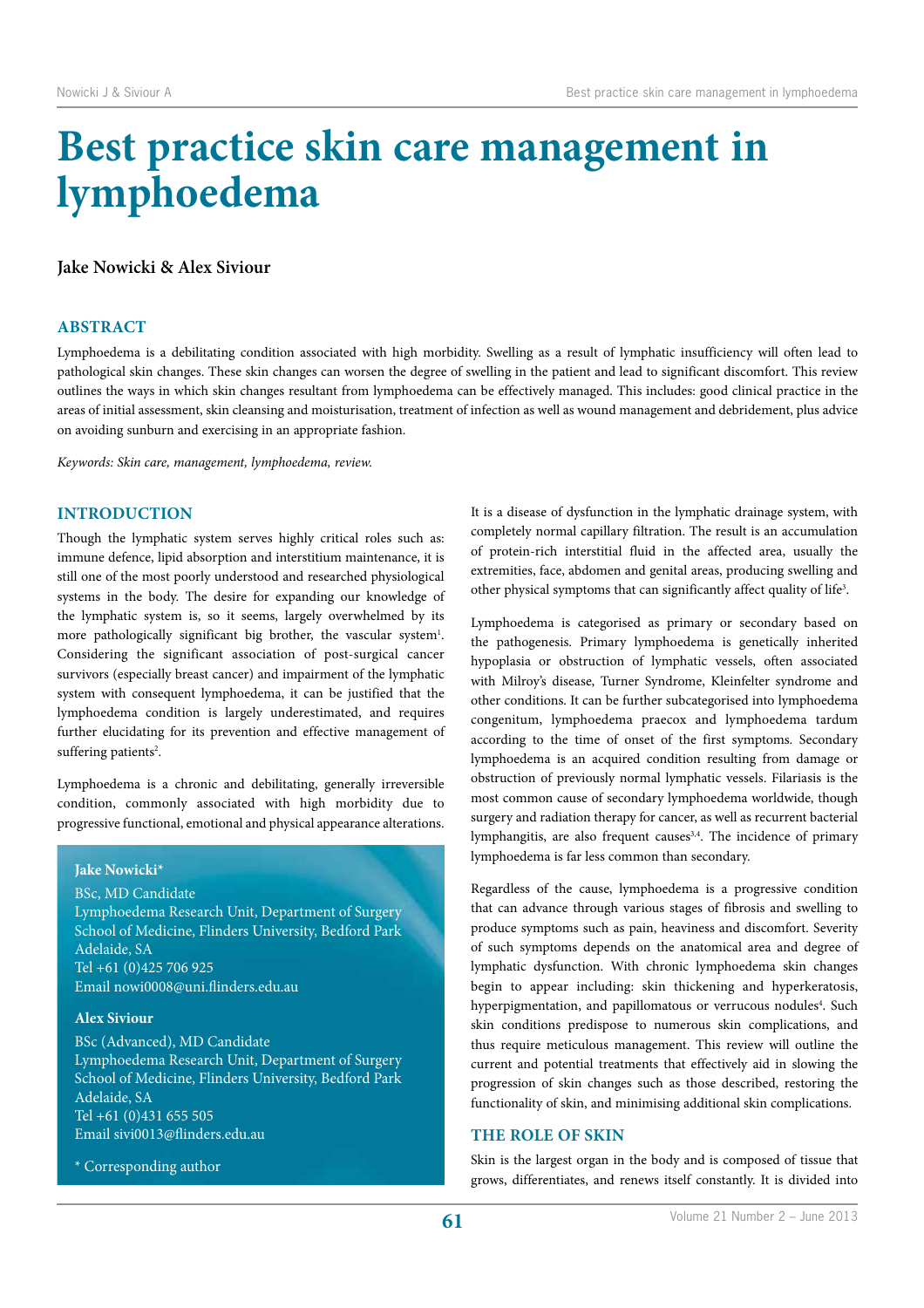three layers: the subcutaneous layer, the dermis, and the epidermis (from deepest to most superficial). The epidermis is further divided into five layers: deepest is the stratum basale, followed by the stratum spinosum, stratum granulosum, stratum lucidum and stratum corneum. Because skin acts as a barrier and is the first line of physical, chemical and immune defence between internal organs and the external environment, it is critical that its integrity and functionality is maintained<sup>5</sup>. Healthy skin secretes natural oils, for example sebum, that not only softens skin, but also maintains acidic skin pH below seven to inhibit bacterial and fungal growth<sup>6</sup>. The skin's lymphatic system is a dense network of lymph capillaries and collectors that drain interstitial fluid from the dermis and subcutaneous tissue to the neighbouring blood supply<sup>7</sup>.

# **SKIN CHANGES IN LYMPHOEDEMA**

Any disruption to the transporting capacity of lymphatic channels and lymph nodes will cause a build-up of fluid in that area. In the early stages of lymphoedema, accumulation of protein-rich fluid in the interstitium causes soft oedema that pits easily with pressure<sup>4</sup>. As prolonged fluid stasis occurs, substances that penetrate the surface of the skin accumulate with lymph fluid in the tissues, triggering a progressive, chronic inflammation and accumulation of fibroblasts, adipocytes and keratinocytes. Macrophage activity is reduced, and an overgrowth of interstitial connective tissue manifests<sup>8</sup>. This transforms the soft limb into inelastic, fibrotic tissue with hard, thickened skin<sup>7</sup>. Skin thickening occurs primarily in the epidermal layer of the skin, at different rates per individual.

Lymphoedema also predisposes the skin to dryness and undernourishment by skin being stretched and reduction of oil secretion by sebaceous glands. The skin may, therefore, crack and lose its function as a first-line immunity barrier to bacteria and allergens, making it prone to acute complications such as cellulitis, as well as worsening the lymphoedema by overloading an already compromised lymphatic system<sup>6</sup>.

Table 1 outlines other, more complex skin changes that occur with fluid stasis in lymphoedema<sup>8</sup>.

*Table 1: Skin changes that can occur with fluid stasis in lymphoedema*

| <b>SKIN CHANGE</b> | <b>APPEARANCE</b>                                                                                                                                                                         |
|--------------------|-------------------------------------------------------------------------------------------------------------------------------------------------------------------------------------------|
| Lymphagioma        | Dilated lymph vessels in the dermis<br>bulge out on the skin surface giving the<br>appearance of blisters.                                                                                |
| Hyperkeratosis     | A horny scale builds up on the surface of<br>the skin; skin creases adjacent to regions<br>of hyperkeratosis are highly prone to<br>the development of fungal and bacterial<br>infection. |
| Papillomatosis     | Dilated skin lymphatics surrounded by<br>brawny fibrous tissue protrude from<br>the skin as elevated nodules; extended<br>papillomatosis gives the skin a cobblestone<br>appearance.      |

# **CURRENT SKIN CARE MANAGEMENT FOR LYMPHOEDEMA**

In recent years, physiotherapy and limb management of lymphoedema has experienced a breakthrough with the development of complete decongestive physiotherapy (CDP) or complex decongestive therapy (CDT)9 . The objectives of CDT are: to decrease fluid in affected limbs by increasing the function of lymph vessels, to sanitise the skin to prevent opportunistic infections and to improve the tissue integrity by reducing the increased connective tissue and by softening the fibrosclerotic indurations<sup>9,10</sup>.

This therapy is divided into two stages:

- 1. The intensive or manual lymph drainage phase, which involves manually mobilising accumulated fluid and draining it, after which skin care and a low-stretch bandage are applied. This phase should take four to six weeks, with therapy sessions ideally occurring five times weekly. The patient also completes various exercises in stage one, which will be described later.
- 2. The second stage is a long-term maintenance phase individualised to each patient. It primarily involves compression therapy, ideally with made-to-measure compression garments that have antioedematous effects by reducing the lymphatic water load and by increasing the formation of lymph fluid from interstitial fluid<sup>9</sup>. Important in this is the establishment of a good pressure gradient and of avoidance of tourniquet effects.

Important to both stages is a meticulous skin care regime aimed at achieving healthy, clean, well-moisturised and intact skin<sup>10,11</sup>. Each stage involves the application of skin care products beneath limb bandaging to maintain skin integrity and to manage problems such as dryness of skin, hyperkeratosis and papillomatosis.

#### **Assessment and observation of skin**

There have been proposed grading systems for assessing the condition of a patient's skin, though none yet have been validated<sup>8</sup>. Subjective observation and assessment by health care professionals and patients is currently the only means to analysing skin changes with lymphoedema and measuring the outcome of an implemented skin care regime<sup>8</sup>. Visual observation and an accurate history are the first and most vital tools of evaluation<sup>8</sup>. Inspection by palpation of the skin and Stemmer's sign are secondarily used in assessment of the affected limb. Palpation allows for detection of heat if chronic inflammation or infection has occurred, and Stemmer's sign is used to detect increased skin turgor that progressively occurs in lymphoedema<sup>2</sup>. A positive Stemmer sign, whereby the tissue at the base of the second toe cannot be pinched, indicates epidermal remodelling due to fluid stasis within the tissues<sup>3</sup>. Additional methods for detecting skin changes include: CT, magnetic resonance imaging, ultrasound examination, and perometry of the affected limb<sup>3</sup>.

## **Skin cleansing**

It is important that a patient suffering from lymphoedema has their skin cleaned of pathogenic organisms, dust and dirt on a daily basis to reduce the risk of infection<sup>2</sup>. However, in doing this, it is critical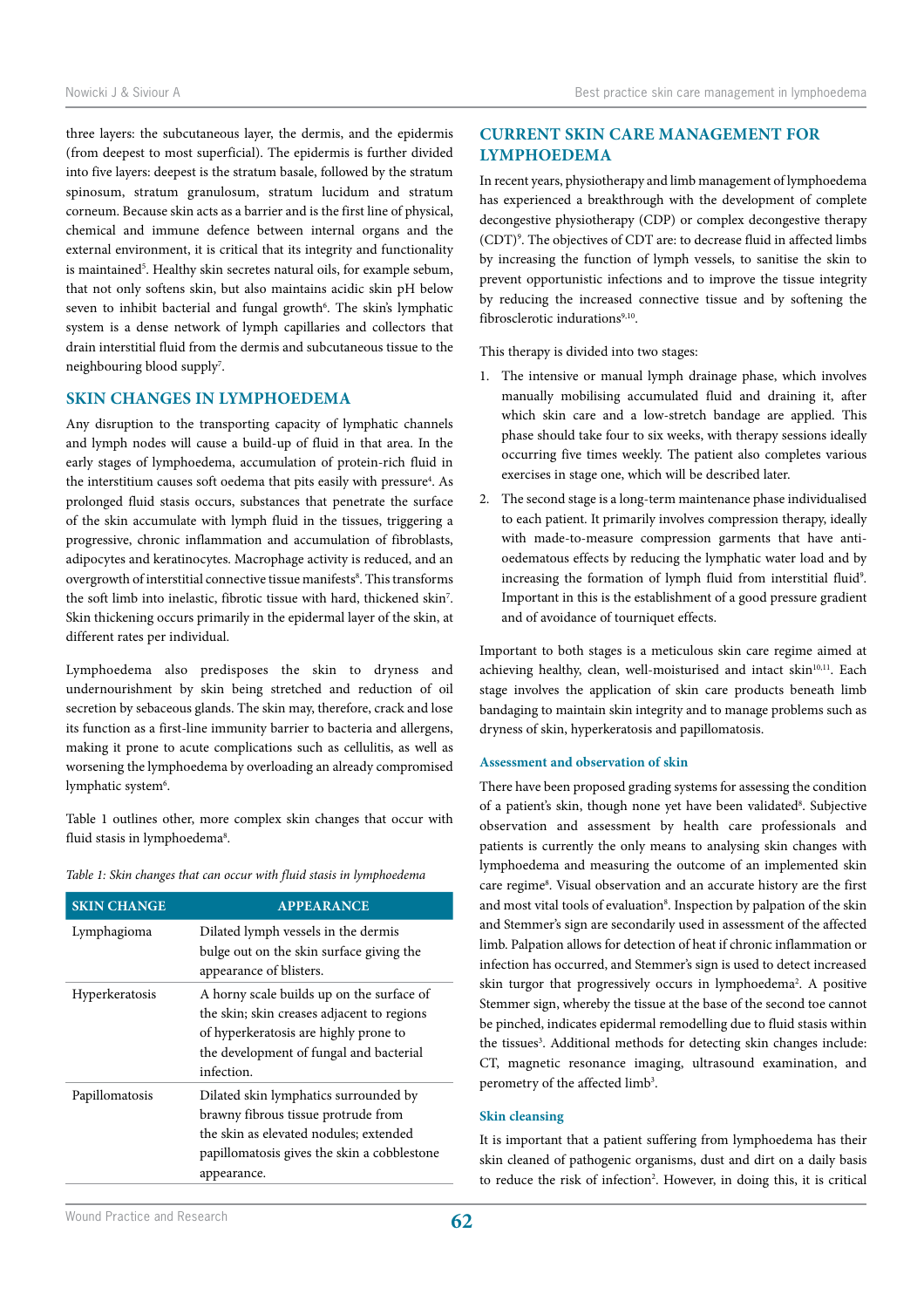that the natural sebum secreted to protect the skin from drying out is not also removed<sup>12</sup>. The use of mild, unscented soaps is controversial, with some encouraging its use and others endorsing any soap to be discarded<sup>6,8</sup>. The argument for this is that even mild soaps are highly alkaline, with a pH of 10–12, and thus destroy the natural acidic pH of the skin. In addition, soap strips away the layer of sebum, leaving the skin dry and susceptible to infection. All abrasive soaps and scented soaps are highly discouraged. The best alternative to soap is a soapfree cleaner available at most pharmacies<sup>6</sup>. Care must also be taken when drying the skin, with patting motions encouraged over rubbing, which may disturb the skin even when performed gently.

#### **Moisturising**

Moisturising is a crucial and indispensable part of the care of all patients with, or at risk of developing, lymphoedema. The regular application of moisturisers on the skin assists in replacing the skin's lost sebum and encouraging moisture retention by the skin<sup>6,8</sup>. Emollient agents are endorsed as they provide a surface lipid layer on top of the epidermis, which traps and conserves water within the skin to prevent it from drying out<sup>13</sup>. Emollients can be divided into three categories, and the condition of the skin determines which one or combination should be used:

#### 1. **Moisturisers:**

- These may come in the form of a cream, lotion or ointment.
- A small subpopulation is allergic to lanolin, so it is recommended to use a lanolin-free moisturiser.
- They are indicated for maintenance of well-hydrated skin and for relief of dry, flaky skin and are best absorbed when applied on already moist skin before limb bandaging.
- Application once a day is generally sufficient unless the skin is very dry or hyperkeratotic, whereby twice a day is more appropriate.
- Sorbolene is a highly recommended moisturiser, especially those that are vitamin E free as this may rapidly degrade the garments<sup>6,14</sup>.
- 2. **Soap substitutes**: are used in combination with a moisturiser to soften areas of scaly/hyperkeratotic skin so that they may later be removed14.
- 3. **Bath oils**: are effective when used in combination with both moisturisers and soap substitutes<sup>14</sup>.

## **Anti-fungal and anti-bacterial**

Fungal infections can occur when skin is dry and flaky or moist and macerated<sup>15</sup>. They involve skin and/or nails, and most commonly occur between toes, in the axilla and under breast folds<sup>16</sup>. Swollen toes enclosed within socks and shoes provide an opportune environment for *tinea pedis* infection and it is, therefore, a common complication<sup>15</sup>. Infected nails will typically develop a yellow colour, split, flake, and substantially thicken<sup>16</sup>. Symptoms of fungal skin infections are severe itching, crusting and scaling<sup>16</sup>. Current treatment involves meticulous skin hygiene and thorough drying of moisture between the toes. A topical antifungal powder or cream should also be applied daily until the infection disappears<sup>15</sup>.

Drying and cracking of the skin also allows a point of entry and colonisation of bacteria, with consequent cellulitis (especially *Streptococcal*). Clinical symptoms of cellulitis are: fever, skin rubor with ill-defined margins, and tenderness. Episodes of cellulitis generally require a course of antibiotics, and if infections are recurrent then the patient may be on prophylactic antibiotics<sup>16</sup>.

# **Debridement and wound bed preparation**

Debridement refers to the removal of necrotic tissue. In the context of skin, it usually relates to hyperkeratosis and wound management. Hyperkeratosis is a potential complication of advanced lymphoedema. It involves hypertrophy of the stratum corneum with consequent

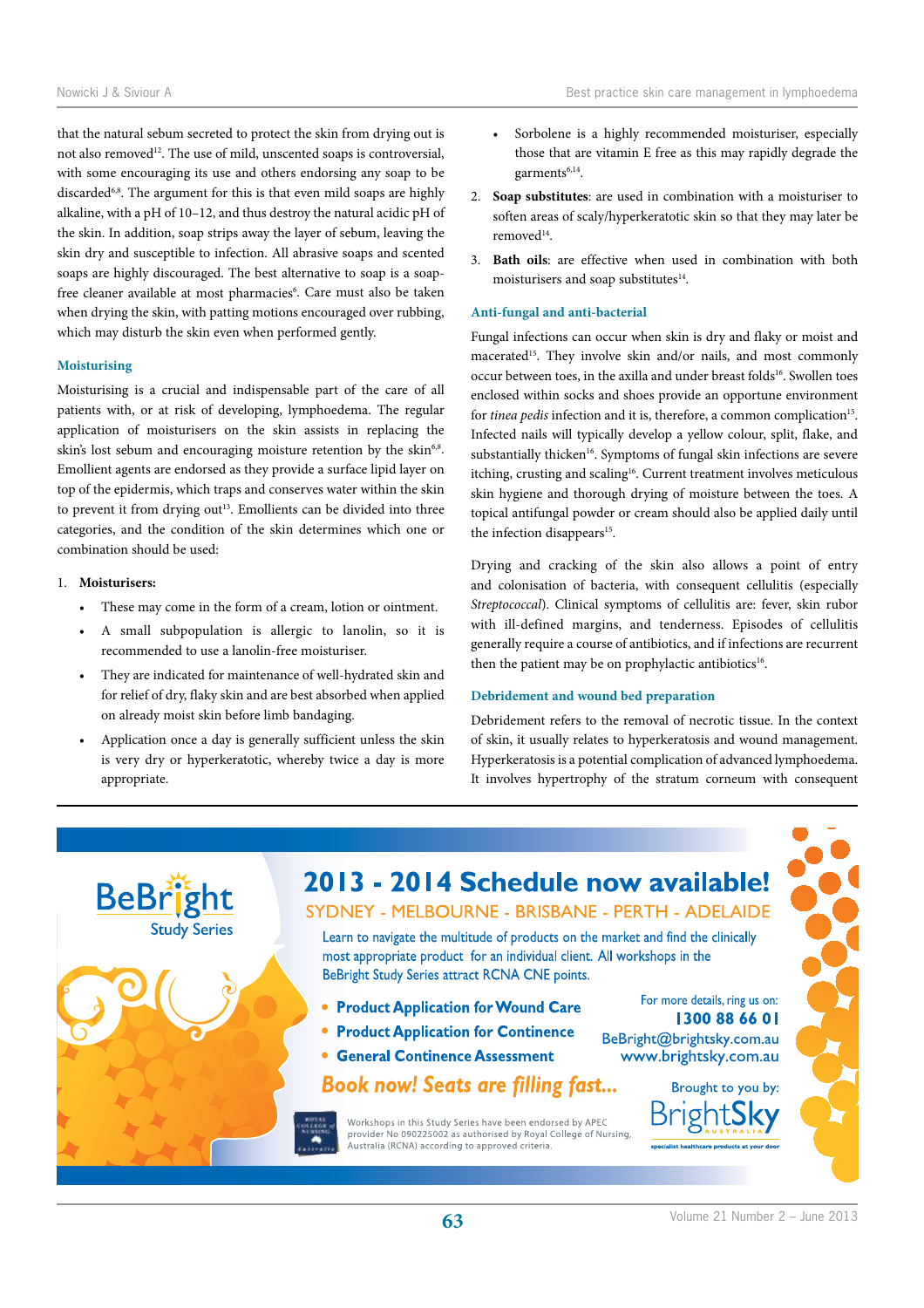overproduction of keratin and eventual loss of skin elasticity and function<sup>12</sup>. Wounds are common in patients with advanced lymphoedema and hyperkeratosis due to exceptionally fibrotic skin, which is more likely to develop fissures. Local inflammation that results from the presence of wounds places further strain on the lymphatic system, potentiating swelling. Wound management is, therefore, critical to maintaining the integrity and condition of the skin in those with lymphoedema.

The management of wounds associated with hyperkeratosis includes chemical debridement of necrotic tissue and bacteria through the application of topical emollient creams and ointments containing proteolytic enzymes<sup>17</sup>. Proteolytic enzymes are effective in wound management as they minimise the risk of infection, keeping the wound bed clear of necrotic tissue and bacteria. Wound management in patients with lymphoedema can involve the treatment of both acute and chronic wounds. Chronic wound management needs to also involve wound bed preparation with debridement of necrotic non-viable tissue as well as management of chronic inflammatory exudate18. Surgical debridement is another, faster option for the removal of necrotic tissue but can put the patient at risk of infection. The use of chemical debridement has also been shown to be effective treatment for skin hyperkeratosis. This is likely to be a result of the proteolytic breakdown of overproduced keratin.

Papain is a cysteine protease and an example of a proteolytic enzyme. It has been shown to be effective in the treatment of hyperkeratosis as a result of pressure ulcers<sup>19</sup>. In the study by Baldwin and Bonham, opal-A cream was applied to a chronic pressure ulcer with hyperkeratosis for 60 days. Opal-A cream consists of the pulp of the paw paw fruit (*carica papaya*), which contains papain. Hyperkeratosis was found to be markedly reduced and evidence of ulcer healing was seen after two weeks of treatment. After five weeks, all hyperkeratosis was absent and further improvement in the state of the ulcer was seen. After the 60 days of application, the hyperkeratosis had remained absent and granulation tissue was found on the surface of the ulcer with healthy surrounding tissue.

Another study has shown the beneficial effects of opal-A on chronic pressure ulcers, including clear financial savings from reduced costs of nursing care and wound product application as a result of improvement in the state of patient pressure ulcers<sup>20</sup>. Opal-A is a cream produced by the Phoenix Eagle Company based in Western Australia for clinical trials and is not as yet available commercially. Lucas' Papaw ointment is a commercially available product derived from the paw paw fruit. It contains fermented paw paw pulp at 3.9% by weight. Opal-A claims to contain 30% paw paw pulp by weight and is not prepared by fermentation but rather combination with sodium bicarbonate.

Papain-urea preparations are thought to be twice as effective chemical debriding agents over papain alone<sup>21</sup>. It has been argued that papainurea chlorophyllin is less likely to irritate the skin than papain-urea<sup>22</sup>. However, papain is a non-specific digestive enzyme and consequently it has been associated with an inflammatory response when used in a chronic setting<sup>18</sup>. The enzyme degrades any protein with cysteine residues, which excludes collagen but few others. Papain-urea has been found to be more effective at removing necrotic tissue and encouraging the formation of granulation tissue than collagenase<sup>23</sup>. However, collagenase has been proposed as an alternative more selective and slowly acting enzyme for chronic wound bed preparation, as it induces a less marked inflammatory response.

#### **Avoiding sunburn**

Sunburnt skin requires healing and repair, which the body achieves by significantly increasing blood flow to the affected area<sup>6</sup>. This causes increased capillary filtration and a subsequent rise in interstitial fluid. In a healthy individual this poses no threat, as the lymphatic system is able to compensate and remove fluid at a faster rate. However, for someone with lymphoedema, or at risk of developing it, overloading a compromised lymphatic system may induce limb swelling.

#### **Exercise**

Patients suffering from lymphoedema should be encouraged to lose weight and exercise regularly, as exercise enhances lymph flow from six beats per minute at rest up to 20 beats per minute<sup>3</sup>. Twenty to 30 minutes of exercise daily whilst wearing compression garments and bandaging is the recommended duration. It is important that patients gradually warm up and down before and after exercise as rapid changes in vascular flow promote limb swelling. Exercises that require large amounts of exertion should be avoided, as this may impose excessive load on the lymphatic system. Gentle rhythmic muscle contractions and relaxation seem to be most effective<sup>3</sup>. While they result in changes in tissue pressure, helping to propel interstitial fluid into the lymphatics and along them, they do not result in an increased load per se on the lymphatic system. Extremity elevation whilst performing contractions can also be a beneficial adjunctive therapy<sup>3</sup>. Full body exercise activities such as Nordic walking and swimming are also very effective and highly recommended for reducing limb swelling<sup>2</sup>.

## **CONCLUSION**

This review has discussed the areas important for the management of skin health in those with lymphoedema. Skin health management by health care professionals involves treatment of problematic cases. It also extends to a responsibility to educate patients about how to take good care of their skin so that their condition may be self-managed, preventing skin deterioration and further complications. Patients (and their partners) can then feel informed about their condition, and actively help in slowing the progression of their lymphoedema.

## **REFERENCES**

- 1. Baker PW. Is There a Role for Contrast Hydrotherapy? J Lymphoedema 2011*;* 11:72–80.
- 2. Ridner SH, Fu MR, Wanchai A, Stewart BR, Armer JM & Cormier JM. Self-Management of Lymphoedema. A Systematic Review of the Literature From 2004-2011. Nurs Res 2012*;* 61:291–299.
- 3. Vojácková N, Fialova J & Hercogova J. Management of Lymphoedema. Dermatol Ther 2012; 25:352–357.
- 4. Creager MA & Loscalzo J. Vascular Diseases of the Extremities. In: Longo DL, Kasper DL, Jameson JL, Facui AS, Hauser SL & Loscalzo J. Harrisons'